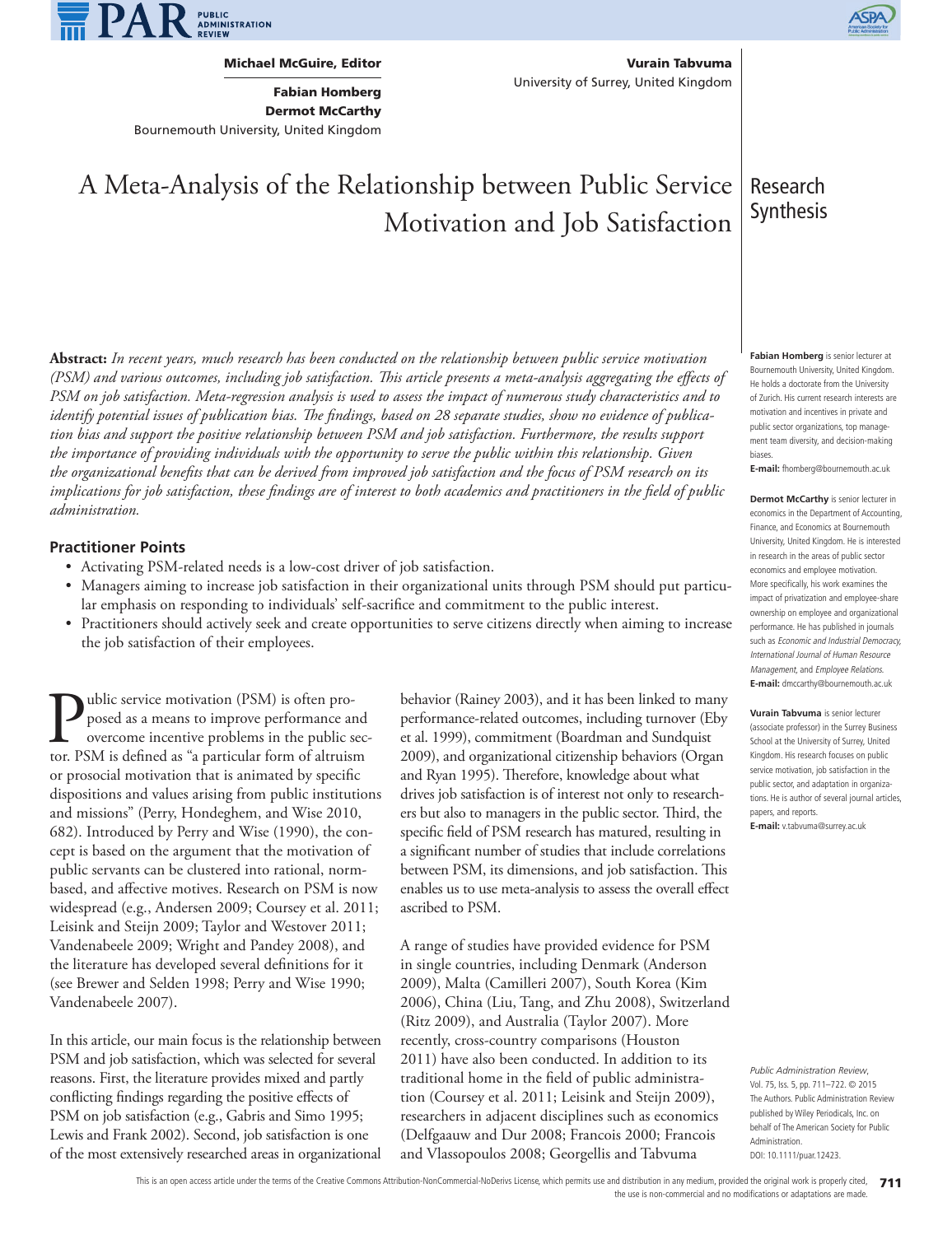2010) and human resource management (Carpenter, Doverspike, and Miguel 2012; Liu, Tang, and Zhu 2008; Melnik, Petrella, and Richez-Battesti 2013) have become interested in PSM.

Notwithstanding the bulk of research providing empirical support for PSM, the concept of PSM is not without challenge. For example, Gabris and Simo (1995) failed to identify a difference in the level of PSM between the public and private sector and suggest abandoning the concept. Others have failed to find evidence for a lower preference for extrinsic rewards among public sector employees (Lyons, Duxbury, and Higgins 2006). Similarly, the work of Tschirhart et al. (2008) supports the idea that individuals who have a preference for helping others (a key component of PSM) will selfselect into the public sector but fails to find any effect of salary preferences in relation to sector preference. In contrast, Lewis and Frank (2002) were unable to establish high levels of PSM as a predictor for public sector employment. Another strand of research argues that sector preference is an inadequate proxy for person-organization fit and highlights the interplay between job characteristics and PSM (Christensen and Wright 2011).

Several studies have provided narrative summaries of the existing body of research on PSM. These reviews focus on international research (Kim and Vandenabeele 2010), a comparison against Perry and Wise's (1990) original propositions for the outcomes of PSM (Perry, Hondeghem, and Wise 2010), and a description of the PSM field containing frequency counts and network analyses (Ritz, Brewer, and Neumann 2013). Most recently, Perry (2014, 34) sum-

marized the development of PSM research and identified possible foci for a "third wave of PSM research." The latter includes an emphasis on robust research designs, multiple incentives, improved measures, and a stronger link between theory and practice. All of these works point toward important gaps in the literature and help delineate a comprehensive picture of PSM research.

Given that a large fraction of PSM research is quantitative in nature, it is worthwhile to investigate these varying empirical findings quantitatively using meta-analytic techniques. A body of literature consisting of various and sometimes conflicting empirical findings provides the ideal ground for meta-analysis: "If a number of independent studies have been conducted on a particular subject, using different data sets and methods, then combining their results can furnish more insight and greater explanatory power than the mere listing of the individual studies." (Stanley 2001, 131). Metaanalysis is a widely accepted technique in the management literature (e.g., Joshi, Liao, and Roh 2011; Judge and Ilies 2002) and has also provided meaningful insights in public administration research (Ringquist 2013; Weibel, Rost, and Osterloh 2010).

Thus, it is our argument that a meta-analysis of the PSM-job satisfaction link is well positioned to generate insights of relevance for both academics and practitioners. Consequently, our contribution is twofold. First, we contribute to the empirical assessment of PSM's capacity to influence job satisfaction. Second, on a theoretical level, we contribute to a refinement of the transmission channels attributed to each PSM dimension in relation to job satisfaction.

We apply meta-regression analysis (Stanley 2005) to assess the impact of different study characteristics in order to detect a genuine effect and analyze potential issues of publication bias (Doucouliagos 2005; Stanley 2008). Thus, the analysis follows explicit calls by Ritz, Brewer, and Neumann (2013), who highlight a large number of positive significant findings in their narrative systematic review of the PSM literature, acknowledging the possibility of publication bias in the PSM literature and calling for meta-analytic investigations.

Our work complements but does not replicate that of Warren and Chen (2013), who meta-analytically investigate the relationship between PSM and performance. Another work that has similarities to ours is the thesis by Behaj (2012), which analyzes PSM and job satisfaction. However, the latter focuses exclusively on aggregate PSM, whereas our work makes additional contributions by investigating the individual dimensions of PSM, applying more suitable techniques to investigate publication bias, and by employing meta-regression to explain heterogeneity between studies. Our results provide support for the relationship between PSM and job satisfaction and do not show evidence of publication bias. As such, the findings provide a critical point of view on the PSM field and are useful for academics and practitioners when confronted with the results of primary studies.

#### **PSM and Job Satisfaction**

In line with the existing literature, we consider PSM a predictor of job satisfaction. For example, Vandenabeele explains that "[i]n PSM

Employees with a high level of PSM are motivated by opportunities to serve the public interest.

research job satisfaction is considered to be a consequence of PSM" (2009, 15) because public sector employment helps satisfy individuals' prosocial needs. Employees with a high level of PSM are motivated by opportunities to serve the public interest. Because public sector organizations are best placed to provide employees with an opportunity to

serve the public interest, we expect PSM to link with job satisfaction among public sector employees (Andersen and Kjeldsen 2013; Bright 2008; Naff and Crum 1999).

It has also been shown that the PSM–job satisfaction relationship can be moderated by a job's propensity to offer opportunities to serve the public. When employees feel that their jobs give them the opportunity to serve the public, a positive effect of PSM on job satisfaction can be expected. According to Andersen and Kjeldsen, "individuals with high PSM may be better able to act on their motivation in the public sector (compared to the private sector) if this environment is perceived as offering better opportunities for serving the public and if public employees feel that they can 'donate' effort more directly to the 'public' rather than to a private residual claimant" (2013, 253). At its core, this is a person-job fit argument (Kristof-Brown, Zimmerman, and Johnson 2005; Locke 1976; Taylor 2007) showing that the better aligned a job is with a post holder's attitudes, values, and preferences, the higher job satisfaction is likely to be.

PSM is not limited to public sector occupations. Although public sector jobs historically were considered to provide opportunities to serve the public by default, public sector reform has contributed to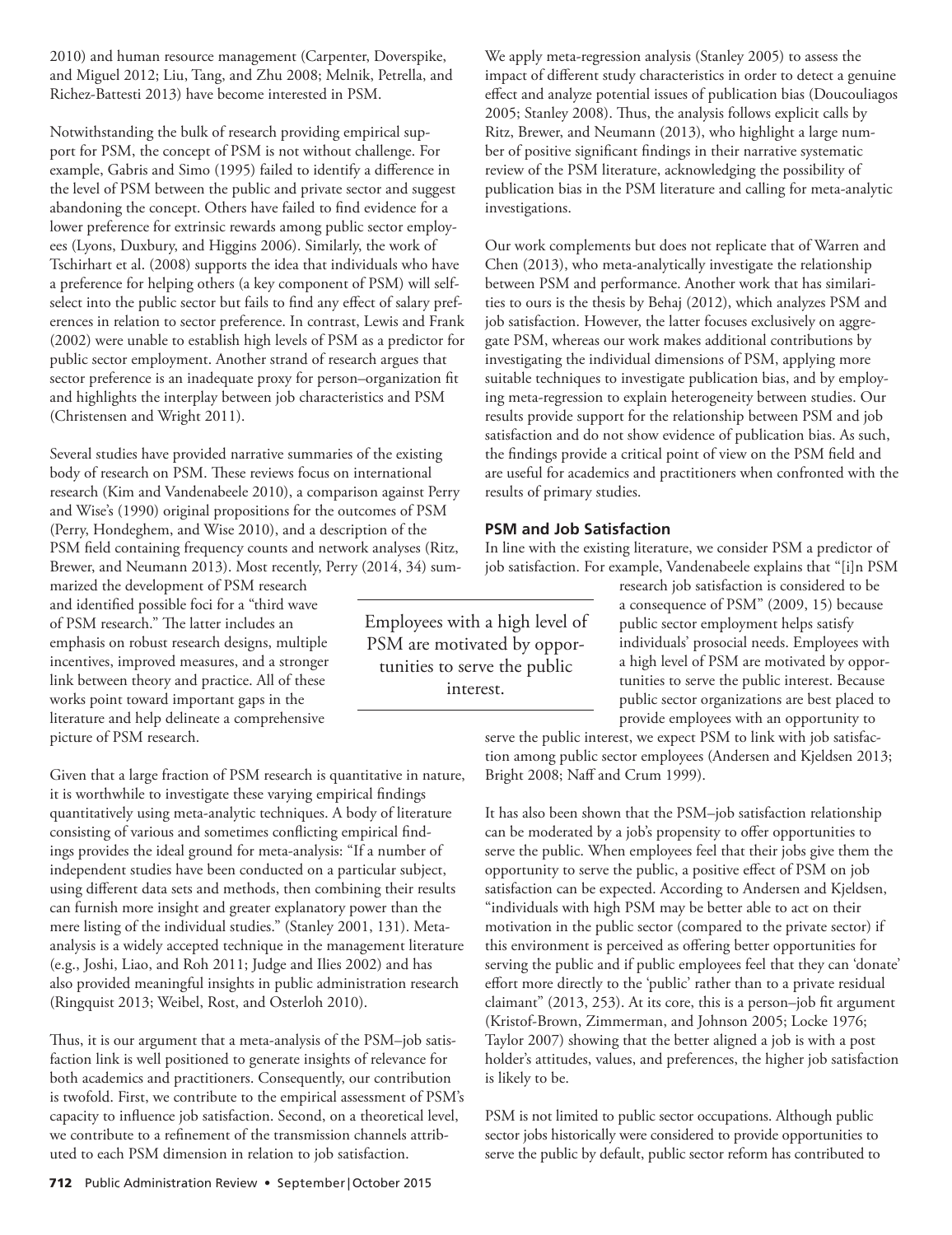increasingly blurred boundaries between the public and private sectors. Recent studies have shown that some private sector firms offer jobs that allow employees to satisfy their public service–motivated needs (Andersen and Kjeldsen 2013), supporting the argument that PSM is not limited to the public sector (Perry, Hondeghem, and Wise 2010). On the other hand, employees may be driven by a need to support individual clients as opposed to doing good for society. This idea has given rise to the concept of "user orientation," understood as the opportunity to serve a specific individual (Andersen and Kjeldsen 2013). However, it has been shown that user orientation has a stronger relationship with job satisfaction in the private rather than in the public sector (Andersen and Kjeldsen 2013). We reflect these discussions in our analysis by coding studies according to whether the respondents' occupations offer opportunities to serve the public.

As mentioned in the introduction, mixed findings have been produced regarding the PSM–job satisfaction relationship (Bright 2008; Steijn 2008; Taylor 2008). A number of studies have found a positive relation between PSM and job satisfaction (Andersen and Kjeldsen 2013; Stazyk 2012; Taylor 2008; Park and Rainey 2008). In contrast, Wright and Pandey's (2008) study does not support the direct effect of PSM on job satisfaction but does provide evidence for value congruence as a mediator. Similarly, in a later study, Wright and Pandey (2011) failed to find a direct effect of PSM on job satisfaction but instead found that the effect is mediated by their measure of mission valence.

Findings show that national context may also play a role in the positive association between PSM and job satisfaction, which, although present in Danish, Australian, U.S., and Dutch samples, was not supported in two other U.S.-based studies. These findings highlight that there may be important country effects when investigating PSM and job satisfaction. Our meta-analysis accounts for these aspects by controlling for the country of origin for each study and ultimately comparing between U.S.- and non-U.S.-based works.

#### **Measurement**

At the core of PSM is the idea that individual behavior is driven by a desire to help others and contribute to society (Perry and Hondeghem 2008). Early on, Perry (1996) validated a 24-item PSM scale, and the concept emerged as a construct consisting of four dimensions: attraction to public policy making, commitment to the public interest, compassion, and self-sacrifice.

The measurement debate triggered a set of studies assessing the psychometric properties of PSM measures (Coursey et al. 2008; Kim 2009a, 2009b; Kim et al. 2013). One difficulty identified is the analysis of PSM in different cultural contexts in which the original U.S. conceptualization and measure may not be appropriate. Consequently, Giauque et al. (2011) and Liu, Tang, and Zhu (2008) have highlighted the need to adapt existing measures based on different cultural contexts, and Kim et al. (2013) have developed a measure that can be applied internationally. However, the "attraction to public service" dimension in Kim et al. (2013) has been criticized for not being sufficiently derived from theory (Perry 2014).

Although many researchers have used at least some of these dimensions, Wright, Christensen, and Pandey (2013) point toward the

difficulties of measuring PSM using the original 24-item scale. In particular, they highlight the use of long questionnaires, low reliabilities of some dimensions in different contexts, and potential redundancies between dimensions. This has led to the development of shorter scales that Wright, Christensen, and Pandey (2013) refer to as "global measures" of PSM. These global measures include indications of reward preferences, single-item measures contained in panel data sets (Georgellis and Tabvuma 2010), and a five-item measure containing some of the items used in Perry's original scale, all of which are frequently used in PSM studies (e.g., Moynihan and Pandey 2010). This state of the literature creates problems for interpreting the available evidence because "we have only indirect evidence that these different measures can be used interchangeably to produce consistent and trustworthy results" (Wright, Christensen, and Pandey 2013, 199). Our meta-analysis is particularly well positioned to contribute to this discussion because it allows us to conduct moderation analyses on the type of measure employed in each primary study. To achieve this, we follow Wright, Christensen, and Pandey's (2013) distinction between global and multidimensional measures of PSM.

# **Method**

We employ meta-analysis as a systematic and rigorous quantitative approach to reviewing empirical findings (Borenstein et al. 2009; Hunter and Schmidt 2004; Lipsey and Wilson 2001). With a growing number of journals, online platforms for the publication of working papers, and the general increased availability of research results through the Internet, meta-analysis is an ideal tool to aggregate empirical results and assess the current state of knowledge of a given subject (Stanley 2001). Its ultimate goal is to identify and calculate the underlying empirical effect of a certain treatment or relationship across numerous studies. As a second step, we apply meta-regression analysis (Stanley 2005). Its strength is its ability to assess the impact of varying study characteristics, detect a genuine effect, and analyze potential issues of publication bias (Doucouliagos 2005; Stanley 2008).

#### *Sample*

We systematically searched EBSCOhost, Web of Science, and Google Scholar using the keywords "public service motivation," "PSM," "motivation in public service," "public sector motivation," and "civil service motivation." Our search covered the time period from 1990 to 2013. The start date for the search was selected to coincide with Perry and Wise's (1990) seminal publication, which laid the groundwork for much future PSM research. We doublechecked manually by searching the key journals in the field: *Journal of Public Administration Research and Th eory, Public Administration Review, American Review of Public Administration, International Public Management Journal, Public Administration,* and *Review of Public Personnel Administration.* We then cross-checked the references listed in the studies included in our database.

To complement the database of published studies, we included working paper drafts presented at the 2013 annual meeting of the Academy of Management and the 2013 conference of the International Research Society for Public Management, as well as those submitted to a special issue devoted to work motivation in the public sector (Homberg, Tabvuma, and Heine 2014). By including these working papers, we are taking a pragmatic stance and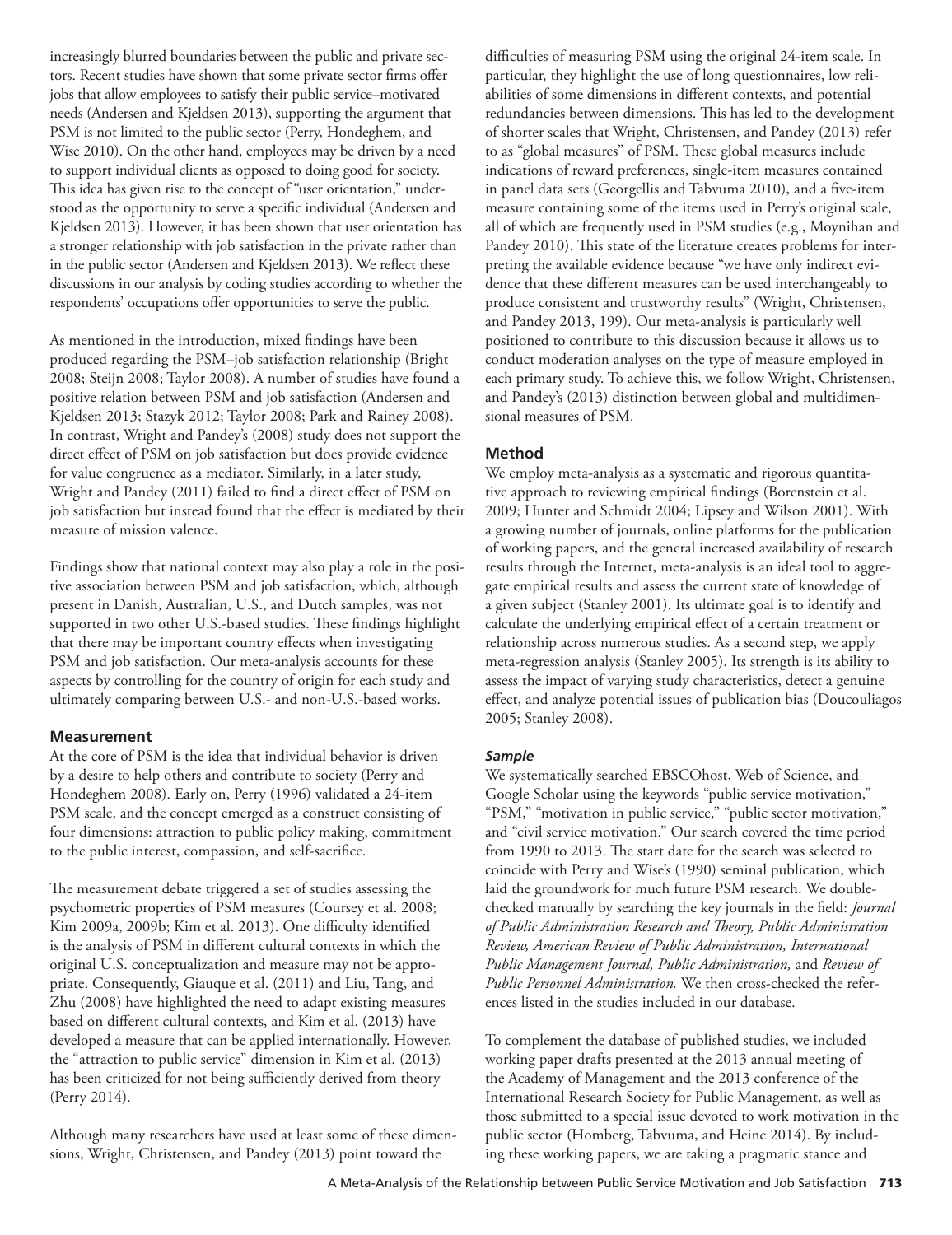acknowledge that most of them are likely to be published by the time this meta-analysis appears. We have not taken working papers from earlier years into consideration. Rather, we only include the ones that we could reasonably expect were working through the publication system at the point of coding. Thus, we consider our approach a viable starting point that follows standard guidelines for meta-analysis. The inclusion/exclusion decision can be considered a limitation of meta-analyses (and probably of any research and the delays introduced by the publication system), as time for coding is required, and data collection must be stopped at some point. We excluded conceptual papers, as they cannot be integrated into a meta-analysis. For the purposes of this article, we limit the analysis to papers written in English.

This search procedure yielded 79 studies that potentially qualify for integration into a meta-analysis because of their quantitative nature and focus on PSM. We then excluded studies that did not report a bivariate correlation between PSM (or one of its dimensions) and job satisfaction and those using a single-item measure of PSM. The remaining 28 studies displayed a correlation between an aggregate PSM measure and job satisfaction or dimensions of PSM and job satisfaction (or both), thus generating 43 effect-size observations. Appendix A and Appendix B list the studies in the two subsamples. Subsample 1 (*N* = 20) consists of studies reporting a correlation between an aggregate PSM measure and job satisfaction. Subsample 2 (*N* = 8) consists of studies reporting a correlation between PSM dimensions and job satisfaction.

#### *Procedures*

*Effect size (ES)*. Meta-analysis relies on the comparability of empirical findings. In order to make results from different quantitative primary studies comparable, the collected estimates need to be transformed into effect sizes that represent the effects on a common scale. Meta-analysts have developed a range of effect sizes for different purposes (Ellis 2010; Lipsey and Wilson 2001). We followed the approach described in Weibel, Rost, and Osterloh (2010) and coded the zero-order correlations from the primary studies in order to achieve a maximum level of comparability, that is,  $ES = r$ .

This approach allows for correction of measurement errors following the Hunter and Schmidt (2004) procedures. Original correlations were corrected for measurement reliability using equation (1). Missing data were substituted by the mean reliability of the sample (see also Ellis 2010, 103).

$$
r_c \equiv ES/\sqrt{\alpha_{psm} * \sqrt{\alpha_{jsat}}} \,, \tag{1}
$$

where *ES* is the effect size  $(r)$ ;  $r_c$  is equal to the corrected correlation; and  $\alpha_{\text{max}}$  and  $\alpha_{\text{max}}$  are equal to the Cronbach's alphas for PSM (or its dimensions) and job satisfaction, respectively.

Following common conventions (Ringquist 2013, 109), these corrected correlations were transformed into Fisher's *Z,* which is the effect size used in the subsequent analyses. For effect size transformations, we use the software Comprehensive Meta-Analysis (Borenstein et al. 2009), which allows for conversion between different effect sizes. Regression analyses were carried out using Stata. Fisher's *Z* is computed according to equation (2):

$$
Z = 0.5 \ln[(1 + r_c)/(1 - r_c)], \tag{2}
$$

where *Z* is Fisher's *Z* and  $r_c$  is the corrected correlation.

*Moderators.* We coded a series of potential categorical moderating variables. First, we distinguish between published and unpublished studies. Second, we record whether a study employed a dimensional or global measure. Third, we control for the origin of the data set, distinguishing between studies using U.S. data and data from the rest of the world.

Fourth, and most complicated, we aim to capture information on whether a particular job offers the opportunity to serve the public. Unfortunately, the concept of "user orientation" (Andersen and Kjeldsen 2003) has been developed only recently, and only one of the studies included in our sample used a comparable construct. Thus, we had to carefully read through the details of the sample description in each primary study and apply the approach suggested by Weibel, Rost, and Osterloh (2010) in order to code the studies into two groups. The first group consists of studies that provide opportunities to serve (coded as 1) and the second of studies that did not (coded as 0). However, it should be noted that most studies did not provide sufficient information on this issue, as they simply report on whether they surveyed "agencies" or "public sector organizations." Thus, for the purposes of coding, we made a number of assumptions. First, when students in master of public administration programs were surveyed, we coded this as 0. Second, when we had a clear indication that there is very little contact with the public and limited opportunity to contribute to society, we coded it as 0 (e.g., one study looked at "office workers"). Third, a few studies used larger surveys capturing a variety of public sector agencies. We took a conservative standpoint here and coded these cases as 0. While we acknowledge that it is unlikely that all of them will be without opportunities to serve the public, we preferred to err on the side of caution rather than include a moderator that is not there.

Meta-regression. The second step of the analysis explores the sources of heterogeneity among the included primary studies, that is, those study-level factors that may affect the results of primary studies. In meta-regression analysis, the dependent variable is the effect size, and the independent variables are study characteristics. Their coefficients reflect distortions that have been introduced by characteristics of primary studies (Stanley and Jarrel 1989). A standard meta-regression model, equation (3), can be specified as follows (e.g., Stanley and Jarrel 1989; Ringquist 2013):

$$
ES_i = \alpha + \sum_{k=1}^{K} \beta_k X_{ki} + \varepsilon_i,\tag{3}
$$

where *ES* is the effect size  $(r)$ ;  $\alpha$  is the true effect; *X* is the vector of the independent variables (e.g., study characteristics);  $\beta_{\scriptscriptstyle{k}}$  is the estimated coefficient of the study characteristic; and  $\varepsilon$  is an error term.

For the meta-regression analysis, we coded a set of study characteristics. We recorded the year of publication and the origin of the data set. From the latter, we computed a dummy variable indicating U.S.-based studies and others. Additionally, we used a dummy variable to capture the publication status, with all working papers being coded as "unpublished." Furthermore, we tried to capture the various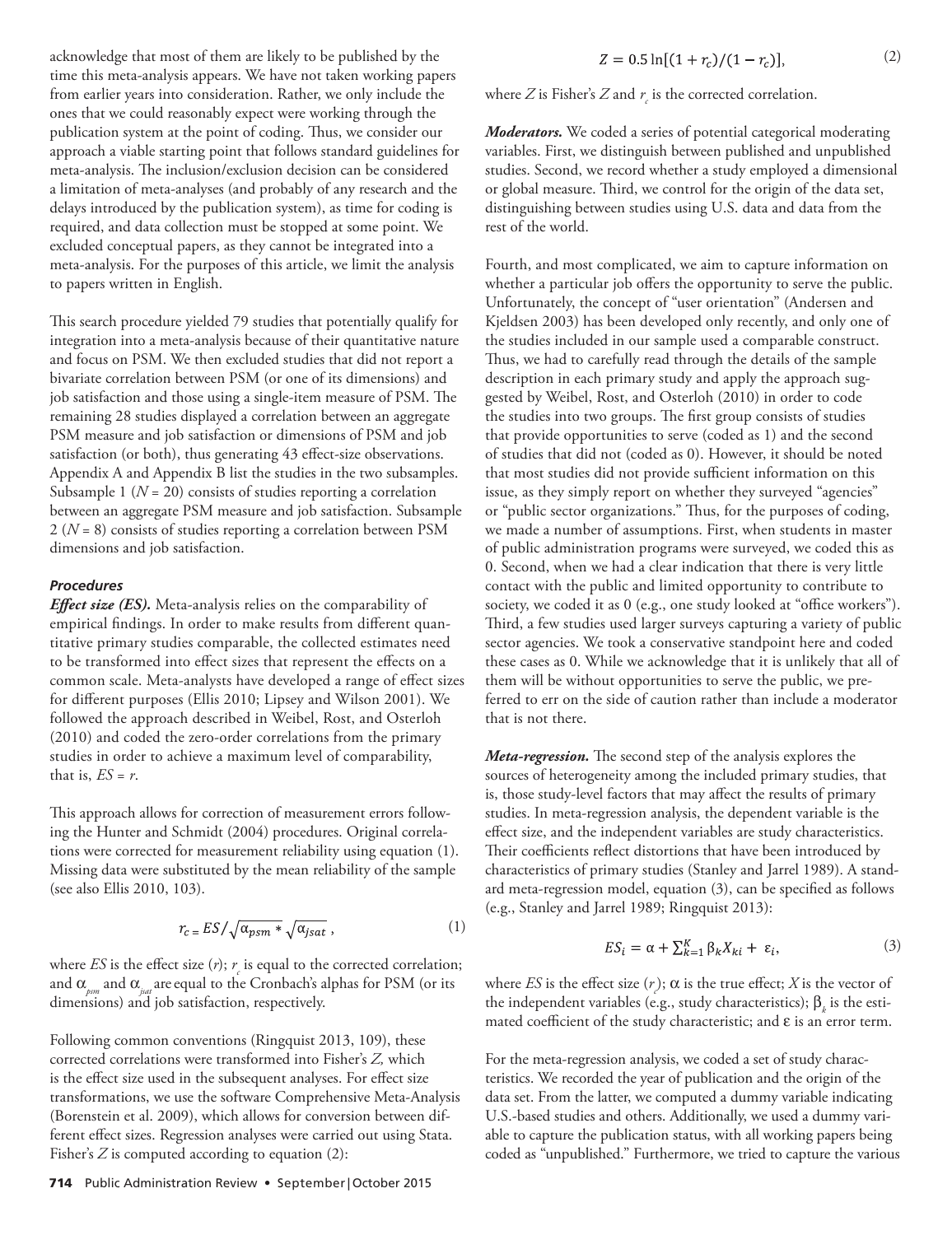analytical approaches that the authors of primary studies used by distinguishing between global and dimensional measures of PSM.

*Publication bias.* Ultimately, meta-analytic techniques allow for the investigation of publication bias (Doucouliagos 2005; Stanley 2008). Publication bias refers to the possibility that the published literature is an inaccurate reflection of knowledge. According to Stanley, "publication bias, or the 'file drawer problem,' is the consequence of choosing research papers for the statistical significance of their findings. 'Statistically significant' results are often treated more favorably by researchers, reviewers and/or editors; hence, larger, more significant effects are over-represented" (2008, 104).

However, alternative drivers for the existence of publication bias need to be considered. Rost and Ehrmann (2015) discuss that authors may be reluctant to submit papers containing nonsignificant findings to journals; that editors and reviewers may have a preferences for a certain paradigm, methodological approach, or significant results; and that authors may be less inclined to submit when their results run contrary to standard theory. Recently, researchers have called for the inclusion of publication bias analyses in meta-analyses because data on this matter are needed, and only a small number of meta-analyses (particularly in organization research) investigate it (Kepes et al. 2012). Most recently, Moynihan invoked the "file drawer" problem to justify his "meaningful nonfinding" (2013, 190) on the relationship between PSM and budget maximization. It is particularly important for the field of PSM to investigate potential issues of publication bias because, notwithstanding the growth of PSM studies in recent years, it is still relatively small compared with other research areas in management, organizational behavior, and public administration. Fields such as PSM that are characterized by small groups of researchers are more prone to publication bias.

Publication bias can be analyzed graphically using funnel plots. In a funnel plot, the y-axis plots a measure of precision such as sample size or the inverse of the standard error (Kepes et al. 2012; Stanley and Doucouliagos 2012), and the x-axis displays the chosen effect size metric. The plot should be symmetrical if the literature is unbiased. In the unbiased case, it will also contain a low number of very precise estimates at the top and a large number of not so precise estimates at the bottom. This gives it the shape of an inverted funnel.

In addition to the visual interpretation of the funnel plot, we use Egger's test of the intercept (Egger et al. 1997) to assess publication bias. This requires estimating a regression equation with precision as predictor of the standardized effect size measure. In this case, a significant intercept indicates the presence of publication bias, as in the absence of publication bias, a symmetrical funnel plot would cause the regression to intersect with the origin (Egger et al. 1997; Kepes et al. 2012; Stanley and Doucouliagos 2012). Equation (4) displays the Egger test regression. While there are various procedures to investigate publication bias, we use the test of the intercept because it has been recommended as an advanced approach to the analysis of publication bias (Kepes et al. 2012), whereas, failsafe-*N* techniques have been shown to produce biased results (Banks, Kepes, and McDaniel 2012; McDaniel, Rothstein, and Whetzel 2006).

$$
ES_i = \alpha + \beta(1/SE_i) + \varepsilon_i, \tag{4}
$$

where *ES* is the effect size  $(r)$ ;  $\alpha$  is a constant;  $1/SE$  denotes precision (inverse of standard error);  $\beta$  is the estimated coefficient; and ε is an error term.

In meta-analysis, fixed or random effect models can be computed. Fixed-effect models assume that the overall effect size is identical across all studies. This is a conservative assumption that we consider unlikely to hold in the field of PSM. Instead, the randomeffects model—which allows for variance of effect sizes between studies—is deemed more appropriate. Following Ringquist, who states that "[i]n virtually all cases meta-analysis in public management, public policy and the social sciences will be conducted using the random effects framework" (2013, 118), all results presented in the next section have been computed using the random-effects model.

#### **Results**

We begin by presenting the results for the aggregate PSM measure and job satisfaction. This subsample consists of estimates from 20 studies displaying a correlation between an aggregate PSM measure and job satisfaction. We also consider a number of moderators. First, we analyze whether there is a different effect between published (14 studies) and unpublished studies (6 studies). Second, we compare the estimates between studies applying dimensional and global measures of PSM. Third, we check the effect of country origin by comparing studies using U.S. data to the remainder of the sample. Fourth, we assess the opportunity to serve the public as a potential moderator in the PSM–job satisfaction relationship.

Table 1 summarizes the results for the effect of aggregate PSM on job satisfaction. Several findings emerge. First, and most important, the analysis reveals that PSM has a moderate and significant effect on job satisfaction when aggregating the various studies. Second, the results show that studies using U.S. data do not display stronger effects on aggregate compared with works based on non-U.S. data. Third, the results relating to publication status and the measures employed appear to fall within normal expectations. Both dimensional measures and published studies' effects are associated with slightly stronger effect sizes as opposed to global measures or working papers. Fourth, applying the "opportunity to serve" moderator

| <b>Table 1</b> Overall and Moderating effects of PSM on Job Satisfaction |  |
|--------------------------------------------------------------------------|--|
|--------------------------------------------------------------------------|--|

| Random effects<br>analysis | Number<br><b>Studies</b> | Point<br>estimate | Lower<br>limit | Upper<br>limit | Z-value | P-value | Sig.  |
|----------------------------|--------------------------|-------------------|----------------|----------------|---------|---------|-------|
| <b>PSM</b>                 | 20                       | 0.3424            | 0.2287         | 0.4562         | 5.8986  | 0.0000  | $***$ |
| Moderators                 |                          |                   |                |                |         |         |       |
| unpublished                | 6                        | 0.3156            | 0.0800         | 0.5512         | 2.6250  | 0.0087  | $***$ |
| published                  | 14                       | 0.3541            | 0.1994         | 0.5087         | 4.4875  | 0.0000  | $***$ |
| dimensional                | 8                        | 0.3849            | 0.1790         | 0.5908         | 3.6635  | 0.0000  | $***$ |
| global                     | 12                       | 0.3144            | 0.1468         | 0.4820         | 3.6765  | 0.0000  | $***$ |
| other                      | 12                       | 0.3772            | 0.2486         | 0.5059         | 5.7473  | 0.0000  | $***$ |
| US                         | 8                        | 0.2892            | 0.1303         | 0.4481         | 3.5678  | 0.0000  | $***$ |
| Opportunity to<br>serve    | 4                        | 0.6151            | 0.3756         | 0.8546         | 5.0342  | 0.000   | $***$ |
| No opportunity<br>to serve | 16                       | 0.2741            | 0.1542         | 0.3940         | 4.4807  | 0.000   | $***$ |

Note: All effect sizes displayed as Fisher's Z; effect size across all 43 studies is 0.267.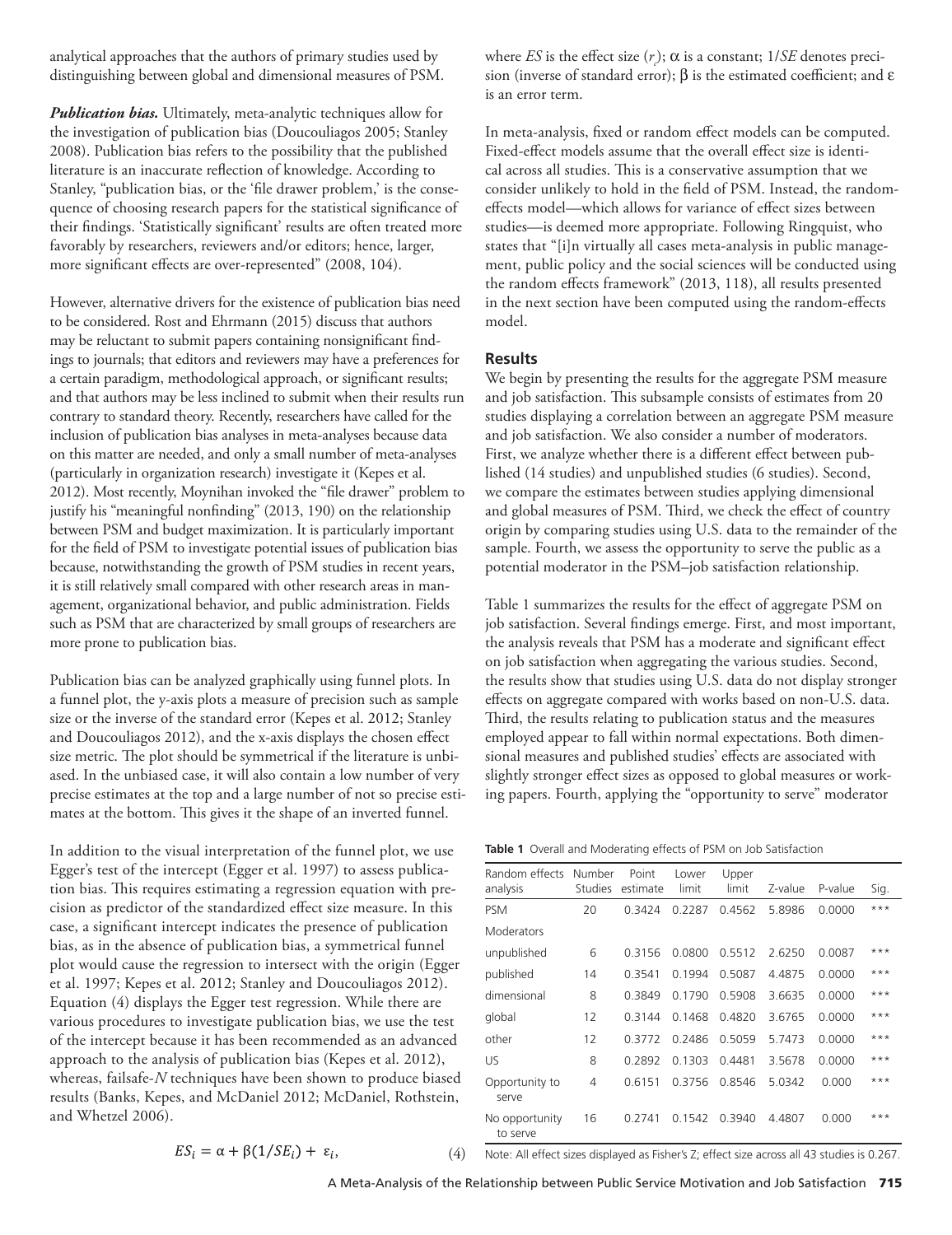has a strong effect. The relationship between PSM and job satisfaction becomes increasingly pronounced and is stronger when jobs explicitly offer individuals opportunities to serve the public. These results have implications for the interpretation of findings presented in primary studies. At least from a practitioner's point of view, achieving an increase in job satisfaction by either providing individuals with an opportunity to contribute to society or recruiting individuals who score high on PSM may be a desired, cost-effective strategy for public sector managers.

We now turn our attention to the dimensional aspect of PSM: attraction to policy making (ATP), commitment to the public interest (CPI), self-sacrifice (SS), and compassion (Comp). In addition to the 20 studies investigating aggregate PSM and job satisfaction, 8 studies focused on the dimensional aspects of

PSM and produced 23 correlations suitable for meta-analysis.

The results displayed in table 2 show that the ATP and Comp dimensions appear problematic. ATP displays a much smaller and less significant effect than CPI and SS, while Comp is not significant. These results raise concerns about the capability of these dimensions to

**Table 2** PSM Dimensions effects on Job Satisfaction

| Random effects Number Point<br>analysis |    | Studies estimate limit limit Z-value P-value Sig. | Lower                                              | Upper                |                             |        |       |
|-----------------------------------------|----|---------------------------------------------------|----------------------------------------------------|----------------------|-----------------------------|--------|-------|
| ATP                                     | 5. | 0.1051                                            |                                                    |                      | 0.0087 0.2007 2.1374 0.0326 |        | $**$  |
| Comp                                    | 4  |                                                   | $0.0463$ $-0.0593$ $0.1520$ $0.8592$ $0.3902$ n.s. |                      |                             |        |       |
| <b>CPI</b>                              | 8  | 0.2932                                            |                                                    | 0.2177 0.3686 7.6181 |                             | 0.0000 | $***$ |
| <b>SS</b>                               | 6  | 0.2343                                            |                                                    |                      | 0.1456 0.3229 5.1815 0.0000 |        | $***$ |

Notes: ATP – Attraction to Policy Making; Comp – Compassion; CPI – Commitment to Public Interest; SS - Self-Sacrifice; all effect sizes displayed as "Fisher's Z".

| Table 3 Results of Meta-Regression of PSM and Job Satisfaction |  |
|----------------------------------------------------------------|--|
|----------------------------------------------------------------|--|

The relationship between PSM and job satisfaction becomes increasingly pronounced and is stronger when jobs explicitly offer individuals opportunities to serve the public.

Achieving an increase in job satisfaction by either providing individuals with an opportunity to contribute to society or recruiting individuals who score high on PSM may be a desired, cost-effective strategy for public sector managers.

influence job satisfaction. Forest plots summarizing both data sets are displayed in Appendix C (available as an online supplement).

# *Analysis of Publication Bias*

As outlined in the Method section, several approaches for assessing publication bias are available. As a first step to examine publication bias, we produced the funnel plot for subsample 1, as displayed in panel A of figure 1 (available online). The results fail to show strong signs of publication bias as the graph appears symmetrical. Similarly, panel B of figure 1 displays the funnel plot for all subsamples, and again the graph does not provide evidence of publication bias.

However, the graphical assessment has a subjective component. In order to double-check this result, we ran the Egger test of the intercept, which is displayed in figure 2 (available

online). As expected, the absence of bias is indicated by the nonsignificant constant (coef. 2.91, SE 3.84, p= .45 n.s.).

Second, we used the full sample of 43 effect sizes to investigate publication bias. Because some effect sizes are taken from the same study data, dependence may lead to biased results. According to Stanley and Doucouliagos (2012), appropriate weighting of the effect sizes addresses this problem. Thus, we ran the Egger test again, but this time specified as a weighted least squares regression, using precision squared as weights and study ids as clusters. Again, the results fail to show signs of publication bias.

# *Analysis of Study Heterogeneity*

The next step is to compute full meta-regression models in order to investigate the sources of heterogeneity present in primary studies. Table 3 displays the results of the meta-regression models. Models

|                    | Fisher's Z (Std) |                |            |            |            |            |            |            |
|--------------------|------------------|----------------|------------|------------|------------|------------|------------|------------|
|                    |                  | $\overline{2}$ | 3          | 4          | 5          | 6          | 7          | 8          |
| Precision          | $0.250***$       | $0.0904**$     | $0.258***$ | $0.248***$ | $0.255***$ | $0.268***$ | $0.309***$ | $0.192***$ |
|                    | (0.0805)         | (0.0421)       | (0.0841)   | (0.0825)   | (0.0819)   | (0.0797)   | (0.0929)   | (0.0459)   |
| US                 |                  |                | 2.503      |            |            |            | 4.704      | $33.37**$  |
|                    |                  |                | (5.381)    |            |            |            | (7.648)    | (12.39)    |
| Dimensional        |                  |                |            | $-2.295$   |            |            | 8.096      | $-1.911$   |
|                    |                  |                |            | (5.283)    |            |            | (10.97)    | (4.128)    |
| Published          |                  |                |            |            | 3.883      |            | 10.63      | $-6.117*$  |
|                    |                  |                |            |            | (5.604)    |            | (10.06)    | (3.314)    |
| Opportunity        |                  |                |            |            |            | 8.543      | 11.60      | 13.99*     |
|                    |                  |                |            |            |            | (6.245)    | (6.945)    | (7.742)    |
| Constant           | 2.912            | 8.474          | 1.622      | 3.913      | 0.0392     | 0.565      | $-14.09$   | 1.441      |
|                    | (3.844)          | (6.738)        | (4.810)    | (4.559)    | (5.693)    | (4.128)    | (14.52)    | (5.149)    |
| Observations       | 20               | 43             | 20         | 20         | 20         | 20         | 20         | 43         |
| Adjusted R-squared | 0.314            | 0.012          | 0.282      | 0.281      | 0.293      | 0.345      | 0.289      | 0.099      |

Notes: Effect Size (DV): Fisher's Z, standardized; Models 2 & 8 specified as weighted least squares with study clusters to account for multiple estimates per study, Standard errors in parentheses,\*\*\* *p*<0.01, \*\* *p*<0.05, \* *p*<0.1.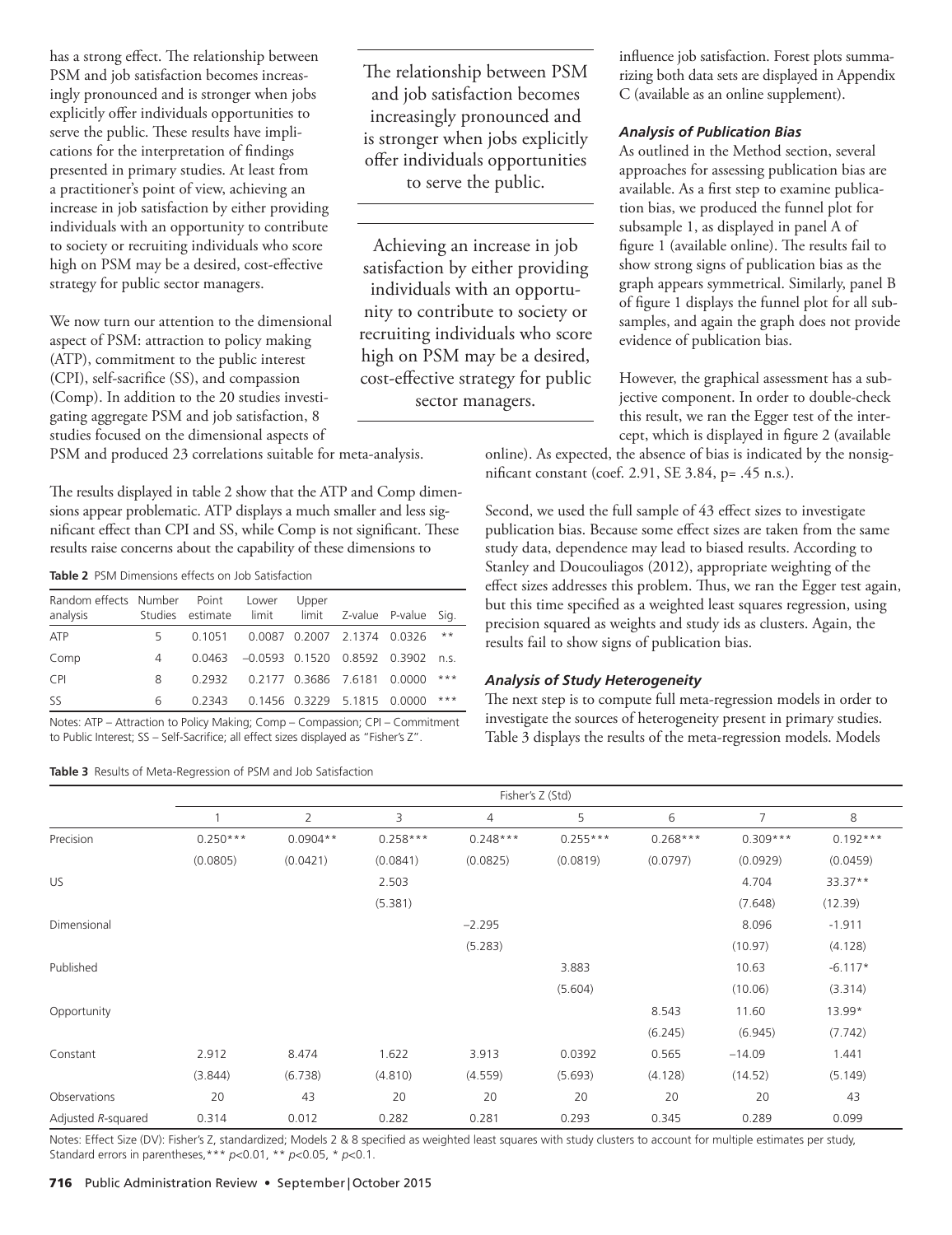1, 3, 4, 5, and 6 relate to subsample 1 (i.e., studies investigating aggregate PSM and its effect on job satisfaction). It represents a

one-study, one-estimate sample. This helps avoid the issues of data dependency that arise when multiple estimates are taken from the same study. However, the number of effect sizes included in the regression is rather low. In order to avoid overspecification of the regression models, we include only one predictor variable per model.

In contrast, models 2 and 7 include all 43 estimates from the combined subsamples. This aggregation can be challenged on the grounds of comparability among the measures. However, all dimensions make a contribution to PSM, and therefore we conclude that this estimation strategy is viable and consider it an additional robustness check. In this case, data dependency is an issue because several estimates are taken from the same primary study. Thus, weighted least squares models are specified.

Models 1 and 2 are simple replications of Egger's test of the intercept, as described earlier. Model 3 assesses whether U.S. samples have a distorting effect on the results of primary studies. Model 4 includes a dummy variable for studies employing a dimensional PSM measure. Model 5 compares published and unpublished studies. Model 6 includes all study characteristics simultaneously. Finally, model 7 combines the set of studies using the aggregate PSM measure with the set of studies focusing primarily on the dimensions including all study characteristics.

Overall, it appears that the study characteristics do not exhibit any distortion effect on the results of primary studies. Only in model 7 is the U.S. dummy significant in indicating an upward bias of effects for PSM on job satisfaction. The constant remains nonsignificant across specifications. Thus, the analysis provides support for the existence of a genuine effect of PSM under the absence of publication bias.

#### **Discussion**

This meta-analysis investigated the relationship between PSM, including its dimensions, and job satisfaction. There is some debate in the literature as to whether this relationship is direct or mediated by other variables such as value congruence (Wright and Pandey 2008). However, aggregating the available evidence metaanalytically reveals the presence of a direct relationship between the two variables. Additionally, we find strong support for the idea that when public service–motivated individuals are given more opportunities to serve the public, they report higher levels of job satisfaction. Furthermore, our results indicate the absence of publication bias in this particular field of literature.

While the field of PSM has grown steadily over the past two decades, it is still dominated by a small set of core contributors. Under these circumstances, publication bias becomes more likely. Therefore, our results are good news for the PSM community, acknowledging explicitly the authors', reviewers', and editors' unprejudiced approaches. Finally, the study characteristics included in this analysis do not exhibit any distorting effect on primary studies, with the exception of the U.S. data sets. This may be

attributable to slightly different interpretations of the items used to measure PSM between the United States and other countries.

Researchers benefit from the fact that a positive association between PSM and job satisfaction is not an artifact but holds across studies.

There are three main implications of these findings. First, researchers benefit from the fact that a positive association between PSM and job satisfaction is not an artifact but holds across studies. However, the aggregate effect may appear smaller than expected considering the strong effects of PSM found in some primary studies (e.g., Kim 2005; Liu and

Tang 2001; Wright, Christensen, and Pandey 2013). This implies that researchers should actively investigate mechanisms that potentially strengthen the aggregate effect. Some studies focusing on the organizational and institutional antecedents of PSM have already contributed to this discussion (e.g., Moynihan and Pandey 2007; Vandenabeele 2011). The findings of such research may also provide grounds to develop guidelines for practitioners, allowing them to exploit the effect of PSM on job satisfaction to a larger extent. For the PSM research community, the analysis provides clear results on the effect of PSM on job satisfaction across studies. These results force practitioners and academics to seek ways that enable the activation of the PSM in their employees.

The second implication of this study is the strength of the link between PSM and job satisfaction, which varies considerably depending on the dimension being examined. Our analysis of the dimensions of PSM shows that commitment to the public interest (CPI) and self-sacrifice (SS) contribute to job satisfaction, whereas the aggregated effect of attraction to policy making (ATP) and compassion (Comp) dimensions are tiny and only weakly (former) or not significantly (latter) related to job satisfaction. Thus, we stipulate that these two dimensions do not contribute much to the relationship between PSM and job satisfaction. Consequently, it becomes more important for PSM researchers to investigate the distinct effects of the dimensions of PSM. Similarly, practitioners have higher chances of reaping the positive effects of PSM in relation to job satisfaction when responding to the CPI and SS dimensions.

One way to isolate the effects of the PSM dimensions is through experimental research designs, which, as Wright and Grant (2010) argue, have the advantage of disentangling the cause and effect relations. A number of researchers have followed this call and have used experimental designs to investigate PSM (e.g., Bellé 2013; Brewer and Brewer 2011; Carpenter, Doverspike, and Miguel 2012; Christensen et al. 2013; Moynihan 2013). Despite the limited amount of experimental studies that are available to date, a variety of variables have been studied. However, there are few opportunities to compare results on a common variable of interest. While we have not included experimental studies in our meta-analysis, they do provide the ideal setup for such an approach.

The third implication highlights our moderator analyses, which show that effect sizes do not vary strongly between published and unpublished papers. This further corroborates the absence of publication bias. Studies based on non-U.S. data, and those based on dimensional measures of PSM as opposed to global measures, displayed stronger effects. While stronger effects of dimensional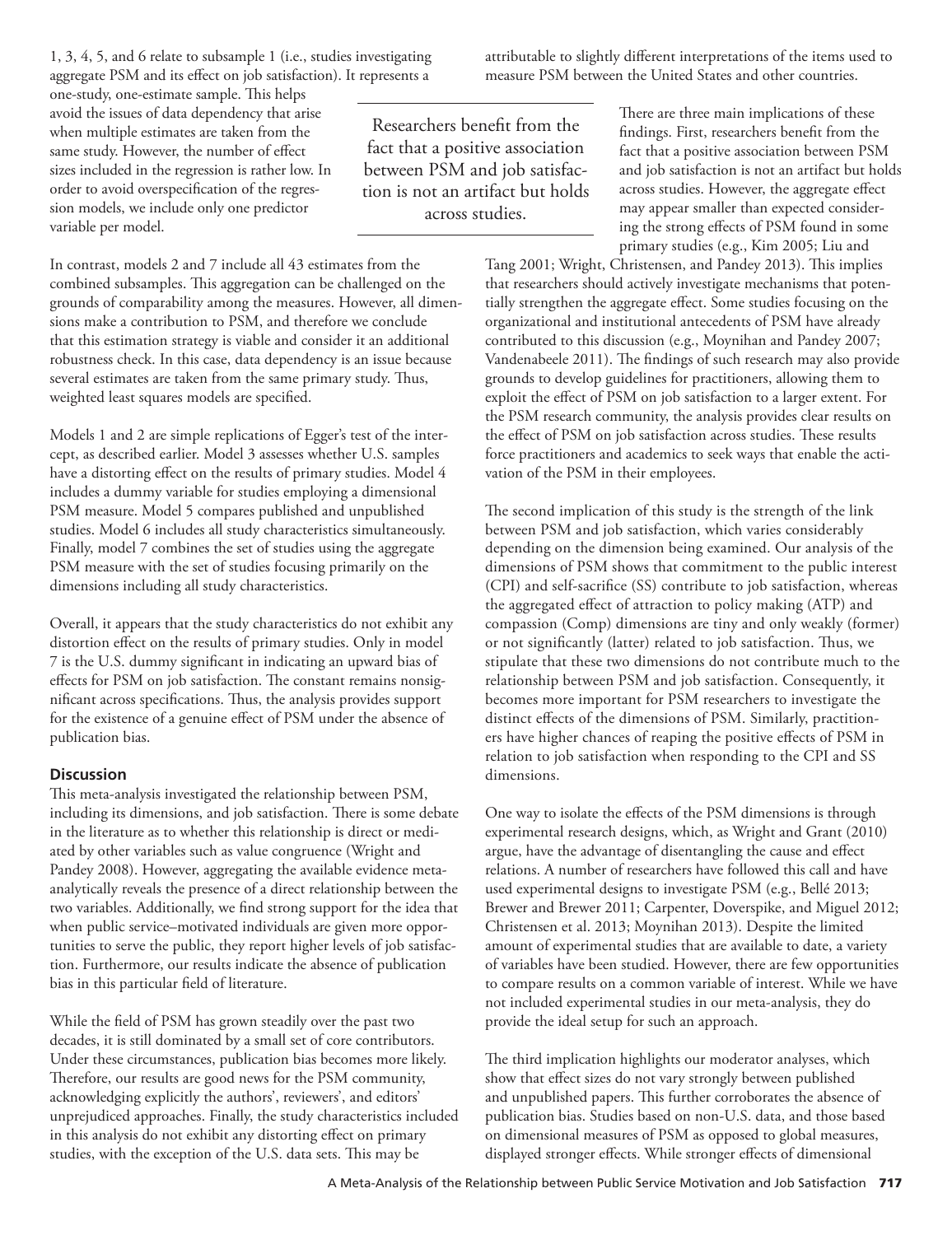measures may be expected because of a more precise measurement, the stronger effects in non-U.S. samples come as a surprise. These effects may be attributable to slightly different interpretations of the PSM items in different national contexts.

Fourth, the PSM–job satisfaction relationship can be strengthened when individuals are given opportunities to serve the public through their daily jobs. Unfortunately, very few studies in our sample included such measures when assessing PSM and job satisfaction. Therefore, we were not able to analyze this effect at the dimensional level, only on the aggregate PSM level. Also, we were unable to distinguish "user orientation" from an opportunity to serve the public in general. Nevertheless, the strong effect generated by the latter makes it plausible that user orientation is also an important element to consider in the PSM–job satisfaction relationship, and we encourage future research to include this construct.

Taking all the results into account, our work builds a more nuanced understanding of the overall impact of PSM on job satisfaction. As such, it forms another piece in recent efforts to generate an overview of the PSM knowledge base complementing the works of Perry (2014) and Ritz, Brewer, and Neumann (2013). Finally, we contribute to the literature by focusing on the dimensions of PSM. Our results raise questions about the contribution made by ATP and Comp, providing ample opportunities for further research.

#### **Limitations**

Although we followed best-practice recommendations in metaanalysis, a significant number of judgment calls are involved in this study (Aguinis et al. 2011). Beginning with the selection of the search terms used to identify studies and including the choice of study characteristics used for the more refined meta-regression analyses, we hope that our justifications for those choices provided previously mitigate this issue to some extent. Nonetheless, we acknowledge that a few limitations exist.

First, we decided to consider studies only that are available in the English language. This approach enabled us to double-check coding within the research team without major problems. Additionally, the academic discourse on PSM takes place mainly in English, encompassing studies from various countries in North America, Europe, and Asia. Thus, while we cannot overcome this limitation, we deem it acceptable.

Second, we did not include a quality indicator for the studies included in the meta-analysis. The main reason for this decision is that those indicators that are commonly used, such as the journal impact factor, Google Scholar citations, or SSRN download patterns, have severe limitations. The impact factor can be artificially driven by citation cartels and is flawed in the sense that all articles in a given journal share the same impact factor regardless of natural variations in quality. Google Scholar citations and downloads in web repositories can be manipulated in similar ways (for a recent discussion, see Davis 2014). All of these measures are indicators of popularity or influence rather than indicators of quality contained in any given paper. Instead of using readily available indicators, we could have created our own scheme for quality assessment of studies. However, this would be similarly arbitrary, and there is no guarantee that our assessment would be shared by others.

Therefore, we refrained from including a quality assessment. However, if other authors feel the need to invent a quality scoring scheme for PSM research, we deem this a valuable avenue for future research.

Third, we limit our analysis to the relation between PSM and job satisfaction. This choice was made because this is a widely investigated relation that gave us an acceptable number of studies and estimates to be integrated into the meta-analysis. Even so, from our point of view, it is worthwhile extending the scope to other constructs of interest in relation to PSM. With an increasing number of studies becoming available on this matter, we think an investigation of PSM and red tape is a worthwhile endeavor.

Fourth, while the focus of this article has been on PSM, future research may wish to consider the case of other forms of prosocial motivation such as public values (Bozeman 2007; Jørgensen and Rutgers 2015) that have received a considerable amount of attention in the public administration literature (see Van der Wal, Nabatchi, and de Graaf 2013 for a recent review of the literature). PSM concerns the desire of individuals to serve the public interest, whereas public values focus on the sector's normative ideals (Andersen et al. 2013). While both of these concepts of prosocial motivation have been linked to improved job satisfaction (Andersen and Kjeldsen 2013), it is not possible to integrate the findings for studies on public values with those emerging from the PSM literature. While a number of PSM dimensions imply and correlate with public values, the focus of public values at the systemic level and the inclusion of issues outside motivation makes integration of the concepts neither possible nor desirable (Andersen et al. 2013).

# **Conclusion**

Our study contributes to the growing body of literature exploring the relationship between PSM and job satisfaction by showing that the positive relationship between PSM and job satisfaction is present across studies. According to our analyses, the PSM–job satisfaction literature does not suffer from publication bias. Additionally, our findings provide strong support for the concept of opportunities to serve the public as a moderator in this relationship.

Our findings have important implications for managers and practitioners in the public sector, calling for a redirection of resources toward selecting individuals predisposed to PSM, especially those with a strong commitment to public interest and sense of self-sacrifice. A second implication is that practitioners should try to actively seek and create opportunities to serve citizens directly when aiming to increase the job satisfaction of their employees.

# **Acknowledgments**

We are thankful for financial support from the British Academy and the valuable feedback from participants at the conference "One Step Beyond—Refining Public Service Motivation Theory and Research Methods," Utrecht University School of Governance, November 14–16, 2013, and participants at the International Research Society for Public Management conference panel on PSM in 2015. We are further grateful for research assistance provided by Joyce Costello and the extremely valuable comments from three anonymous *PAR* reviewers.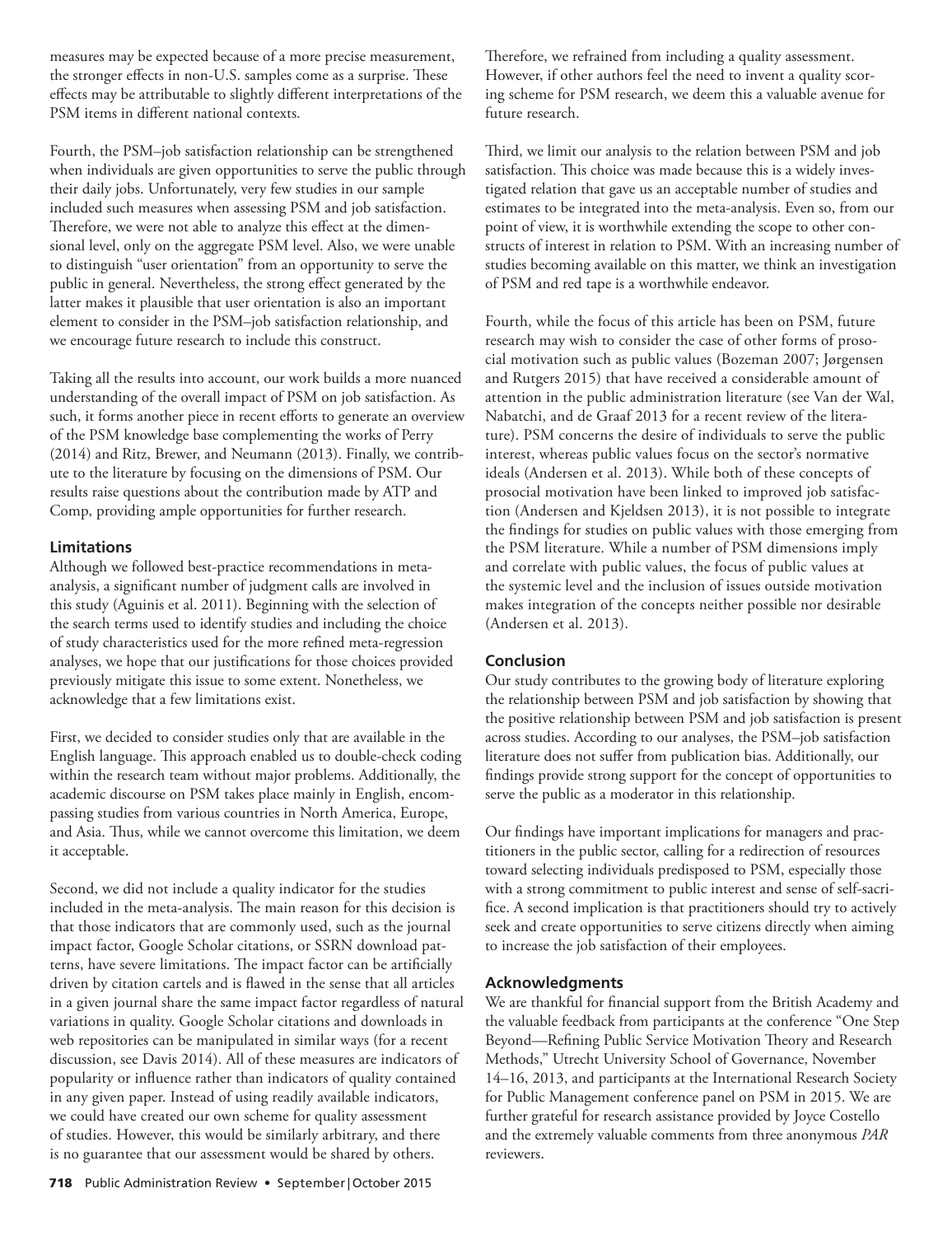#### **References**

Aguinis, Herman, Dan R. Dalton, Frank A. Bosco, Charles A. Pierce, and Catherine M. Dalton. 2011. Meta-Analytic Choices and Judgment Calls: Implications for Theory Building and Testing, Obtained Effect Sizes, and Scholarly Impact. *Journal of Management* 37(1): 5–38.

Andersen, Lotte Bøgh. 2009. What Determines the Behaviour and Performance of Health Professionals? Public Service Motivation, Professional Norms and/ or Economic Incentives. *International Review of Administrative Sciences* 75(1): 79–97.

- Andersen, Lotte Bøgh, Torben Beck Jørgensen, Anne Mette Kjeldsen, Lene Holm Pedersen, and Karsten Vrangbæk. 2013. Public Values and Public Service Motivation Conceptual and Empirical Relationships. *American Review of Public Administration* 43(3): 292–311.
- Andersen Lotte Bøgh, and Anne Mette Kjeldsen. 2013. Public Service Motivation, User Orientation, and Job Satisfaction: A Question of Employment Sector? *International Public Management Journal* 16(2): 252–74.
- Banks, George C., Sven Kepes, and Michael A. McDaniel. 2012. Publication Bias: A Call for Improved Meta-Analytic Practice in the Organizational Sciences. *International Journal of Selection and Assessment* 20(2): 182–96.

Behaj, Shannon D. 2012. A Meta-Analysis Examining the Relationship between Public Service Motivation, Job Satisfaction, and Organizational Commitment. PhD diss., Walden University.

Bellé, Nicola. 2013. Experimental Evidence on the Relationship between Public Service Motivation and Job Performance. *Public Administration Review* 73(1): 143–53.

Boardman, Craig, and Eric Sundquist. 2009. Toward Understanding Work Motivation: Worker Attitudes and the Perception of Effective Public Service. *American Review of Public Administration* 39(5): 519–35.

Borenstein, Michael, Larry V. Hedges, Julian P. T. Higgins, and Hannah R. Rothstein. 2009. *Introduction to Meta-Analysis.* Chichester, UK: Wiley.

Bozeman, Barry. 2007. *Public Values and Public Interest: Counterbalancing Economic Individualism.* Washington, DC: Georgetown University Press.

Brænder, Morten, and Lotte Bøgh Andersen. 2013. Does Deployment to War Affect Public Service Motivation? A Panel Study of Soldiers before and after Their Service in Afghanistan. *Public Administration Review* 73(3): 466–77.

Brewer, Gene A., and Gene A. Brewer, Jr. 2011. Parsing Public/Private Differences in Work Motivation and Performance: An Experimental Study. Supplement 3, *Journal of Public Administration Research and Theory* 21: i347–62.

Brewer, Gene A., and Sally Coleman Selden. 1998. Whistle Blowers in the Federal Civil Service: New Evidence of the Public Service Ethic. *Journal of Public*  Administration Research and Theory 8(3): 413-40.

Bright, Leonard. 2008. Does Public Service Motivation Really Make a Difference on the Job Satisfaction and Turnover Intentions of Public Employees? *American Review of Public Administration* 38(2): 149–66.

Camilleri, Emanuel. 2007. Antecedents Affecting Public Service Motivation. *Personnel Review* 36(3): 356–77.

Carpenter, Jacqueline, Dennis Doverspike, and Rosanna F. Miguel. 2012. Public Service Motivation as a Predictor of Attraction to the Public Sector. *Journal of Vocational Behavior* 80(2): 509–23.

Christensen, Robert K., Steven W. Whiting, Tobin Im, Eunju Rho, Justin M. Stritch, and Jungho Park. 2013. Public Service Motivation, Task, and Non-Task Behavior: A Performance Appraisal Experiment with Korean MPA and MBA Students. *International Public Management Journal* 16(1): 28–52.

Christensen, Robert K., and Bradley E. Wright. 2011. The Effects of Public Service Motivation on Job Choice Decisions: Disentangling the Contributions of Person–Organization Fit and Person–Job Fit. *Journal of Public Administration Research and Th eory* 21(4): 723–43.

Coursey, David, Jefferey L. Brudney, Laura Littlepage, and James. L. Perry. 2011. Does Public Service Motivation Matter in Volunteering Domain Choices? A Test of Functional Theory. *Review of Public Personnel Administration* 31(1): 48–66.

- Coursey, David H., James L. Perry, Jeffrey L. Brudney, and Laura Littlepage. 2008. Psychometric Verification of Perry's Public Service Motivation Instrument: Results for Volunteer Exemplars. *Review of Public Personnel Administration* 28(1): 79–90.
- Davis, Gerald F. 2014. Editorial Essay: Why Do We Still Have Journals? *Administrative Science Quarterly* 59(2): 193–201.
- Delfgaauw, Josse, and Robert Dur. 2008. Incentives and Workers' Motivation in the Public Sector. *Economic Journal* 118(525): 171–91.

Doucouliagos, Hristos. 2005. Publication Bias in the Economic Freedom and Economic Growth Literature. *Journal of Economic Surveys* 19(3): 367–87.

Eby, Lillian T., Deena M. Freeman, Michael C. Rush, and Charles E. Lance. 1999. Motivational Bases of Affective Organizational Commitment: A Partial Test of an Integrative Theoretical Model. *Journal of Occupational and Organizational Psychology* 72(4): 463–83.

Egger, Matthias, George Davey Smith, Martin Scheider, and Christoph Minder. 1997. Bias in Meta-Analysis Detected by a Simple, Graphical Test. *British Medical Journal* 315: 629–34.

Ellis, Paul D. 2010. *The Essential Guide to Effect Sizes*. Cambridge, UK: Cambridge University Press.

- Francois, Patrick. 2000. Public Service Motivation as an Argument for Government Provision. *Journal of Public Economics* 78(3): 275–99.
- Francois, Patrick, and Michael Vlassopoulos. 2008. Pro-Social Motivation and the Delivery of Social Services. *CESifo Economic Studies* 54(1): 22–54.
- Gabris, Gerald T., and Gloria Simo. 1995. Public Sector Motivation as an Independent Variable Affecting Career Decisions. Public Personnel Management 24(1): 33–51.

Georgellis, Yannis, and Vurain Tabvuma. 2010. Does Public Service Motivation Adapt? *Kyklos* 63(2): 176–91.

Giauque, David, Adrian Ritz, Frederic Varone, Simon Anderfuhren-Biget, and Christian Waldner. 2011. Putting Public Service Motivation into Context: A Balance between Universalism and Particularism. *International Review of Administrative Sciences* 77(2): 227–53.

Homberg, Fabian, Vurain Tabvuma, and Klaus Heine. 2014. Work Motivation in the Public Sector—Introduction to the Special Issue. *Evidence-Based HRM: A Global Forum for Empirical Scholarship* 2(1): 2–5.

Houston, David J. 2011. Implications of Occupational Locus and Focus for Public Service Motivation: Attitudes toward Work Motives across Nations. *Public Administration Review* 71(5): 761–71.

Hunter, John E., and Frank L. Schmidt. 2004. *Methods of Meta-Analysis: Correcting*  Error and Bias in Research Findings. 2nd ed. Thousand Oaks, CA: Sage Publications.

Jørgensen, Torben Beck, and Mark R. Rutgers. 2015. Public Values Core or Confusion? Introduction to the Centrality and Puzzlement of Public Values Research. *American Review of Public Administration* 45(1): 3–12.

Joshi, Aparna, Hui Liao, and Hyuntak Roh. 2011. Bridging Domains in Workplace Demography Research: A Review and Reconceptualization. *Journal of Management* 37(2): 521–52.

- Judge, Timothy A., and Remus Ilies. 2002. Relationship of Personality to Performance Motivation: A Meta-Analytic Review. *Journal of Applied Psychology* 87(4): 797–807.
- Kepes, Sven, George C. Banks, Michael McDaniel, and Deborah L. Whetzel. 2012. Publication Bias in the Organizational Sciences. *Organizational Research Methods* 15(4): 624–662.

Kim, Sangmook. 2006. Public Service Motivation and Organizational Citizenship Behavior in Korea. *International Journal of Manpower* 27(8): 722–40.

. 2009a. Revising Perry's Measurement Scale of Public Service Motivation. *American Review of Public Administration* 39(2): 149–63.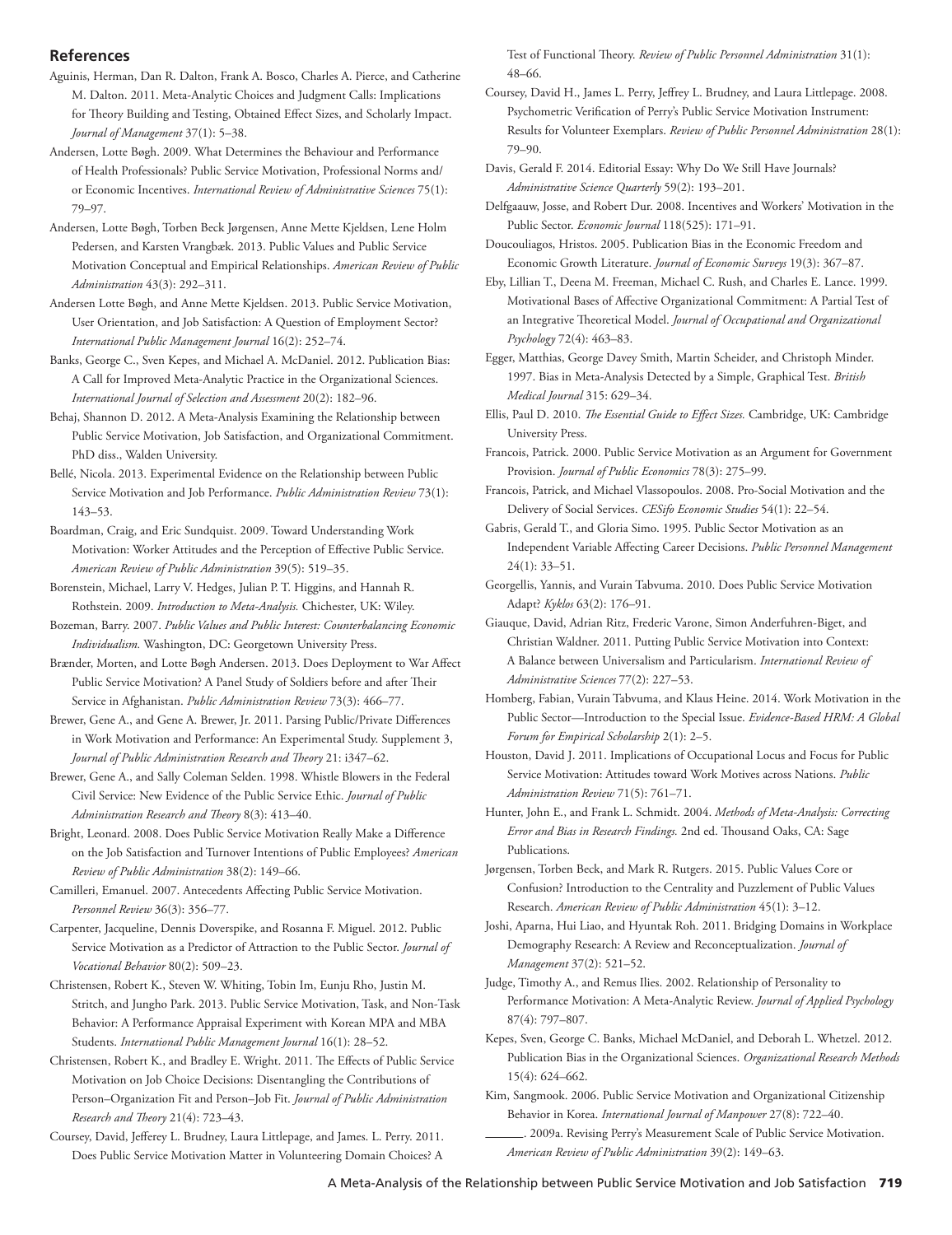. 2009b. Testing the Structure of Public Service Motivation in Korea: A Research Note. *Journal of Public Administration Research and Theory* 19(4): 839–51.

Kim, Sangmook, and Wouter Vandenabeele. 2010. A Strategy for Building Public Service Motivation Internationally. *Public Administration Review* 70(5): 701–9.

Kim, Sangmook, Wouter Vandenabeele, Bradley E. Wright, Lotte Bøgh Andersen, Francesco Paolo Cerase, Robert K. Christensen, et al. 2013. Investigating the Structure and Meaning of Public Service Motivation across Populations: Developing an International Instrument and Addressing Issues of Measurement Invariance. *Journal of Public Administration Research and Theory* 23(1): 79–102.

Kristof-Brown, Amy L., Ryan D. Zimmerman, and Erin C. Johnson. 2005. Consequences of Individuals' Fit at Work: A Meta-Analysis of Person–Job, Person–Organization, Person–Group, and Person–Supervisor Fit. *Personnel Psychology* 58(2): 281–342.

Leisink, Peter, and Bram Steijn. 2009. Public Service Motivation and Job Performance of Public Sector Employees in the Netherlands. *International Review of Administrative Sciences* 75(1): 35–52.

Lewis, Gregory B., and Sue A. Frank. 2002. Who Wants to Work for the Government? *Public Administration Review* 62(4): 395–404.

Lipsey, Mark W., and David B. Wilson. 2001. *Practical Meta-Analysis*. Thousand Oaks, CA: Sage Publications.

Liu, Bangcheng, Ningya Tang, and Xiaomei Zhu. 2008. Public Service Motivation and Job Satisfaction in China: An Investigation of Generalisability and Instrumentality. *International Journal of Manpower* 29(8): 684–99.

Liu, Bang-Cheng, and Thomas Li-Ping Tang. 2011. Does the Love of Money Moderate the Relationship between Public Service Motivation and Job Satisfaction? The Case of Chinese Professionals in the Public Sector. *Public Administration Review* 71(5): 718–27.

Locke, Edwin A., ed. 1976. *The Nature and Causes of Job Satisfaction*. Chicago: Rand McNally.

Lyons, Sean T., Linda E. Duxbury, and Christopher A. Higgins. 2006. A Comparison of the Values and Commitment of Private Sector, Public Sector, and Parapublic Sector Employees. *Public Administration Review* 66(4): 605–18.

McDaniel, Michael A., Hannah R. Rothstein, and Deborah L. Whetzel. 2006. Publication Bias: A Case Study of Four Test Vendors. *Personnel Psychology* 59(4): 927–53.

Melnik, Ekaterina, Francesca Petrella, and Nadine Richez-Battesti. 2013. Does the Professionalism of Management Practices in Nonprofits and For-Profits Affect Job Satisfaction? *International Journal of Human Resource Management* 24(6): 1300–21.

Moynihan, Donald P. 2013. Does Public Service Motivation Lead to Budget Maximization? Evidence from an Experiment. *International Public Management Journal* 16(2): 179–96.

Moynihan, Donald P., and Sanjay K. Pandey. 2007. The Role of Organizations in Fostering Public Service Motivation. *Public Administration Review* 67(1): 40–53. -. 2010. The Big Question for Performance Management: Why Do Managers

Use Performance Information? *Journal of Public Administration Research and Th eory* 20(4): 849–66.

Organ, Dennis W., and Katherine Ryan. 1995. A Meta-Analytic Review of Attitudinal and Dispositional Predictors of Organizational Citizenship Behavior. *Personnel Psychology* 48(4): 775–802.

Naff, Katherine C., and John Crum. 1999. Working for America: Does Public Service Motivation Make a Difference? Review of Public Personnel Administration 19(4): 5–16.

Park, Sung Min, and Hal G. Rainey. 2008. Leadership and Public Service Motivation in U.S. Federal Agencies. *International Public Management Journal* 11(1): 109–42.

Perry, James L. 1996. Measuring Public Service Motivation: An Assessment of Construct Reliability and Validity. *Journal of Public Administration Research and Th eory* 6(1): 5–22.

.. 2014. The Motivational Bases of Public Service: Foundations for a Third Wave of Research. Asia Pacific Journal of Public Administration 36(1): 34-47.

Perry, James L., and Annie Hondeghem, eds. 2008. *Motivation in Public* 

*Management: The Call of Public Service.* Oxford, UK: Oxford University Press. Perry, James L., Annie Hondeghem, and Lois Recascino Wise. 2010. Revisiting the Motivational Bases of Public Service: Twenty Years of Research and an Agenda for the Future. *Public Administration Review* 70(5): 681–90.

Perry, James L., and Lois Recascino Wise. 1990. The Motivational Bases of Public Service. *Public Administration Review* 50(3): 367–73.

Rainey, Hal G. 2003. *Understanding and Managing Public Organizations.* 3rd ed. San Francisco: Jossey-Bass.

Ringquist, Evan J. 2013. *Meta-Analysis for Public Management and Policy.* Edited by Mary R. Anderson. San Francisco: Jossey-Bass.

Ritz, Adrian, Gene A. Brewer, and Oliver Neumann. 2013. Public Service Motivation: A Systematic Literature Review and Outlook. Paper presented at the Public Management Research Association Conference, Madison, WI, June 20–22.

Rost, Katja, and Thomas Ehrmann. 2015. Reporting Biases in Empirical Management Research: The Example of Win-Win Corporate Social Responsibility. *Business & Society*. Published electronically on February 25. doi:10.1177/0007650315572858.

Stanley, T. D. 2001. Wheat from Chaff: Meta-Analysis as Quantitative Literature Review. *Journal of Economic Perspectives* 15(3): 131–50.

. 2005. Beyond Publication Bias. *Journal of Economic Surveys* 19(3): 309–45.

. 2008. Meta-Regression Methods for Detecting and Estimating Empirical Effects in the Presence of Publication Selection. Oxford Bulletin of Economics and *Statistics* 70(1): 103–27.

Stanley, T. D., and Hristos Doucouliagos. 2012. *Meta-Regression Analysis in Economics and Business.* London: Routledge.

Stanley, T. D., and Stephen B. Jarrell. 1989. Meta-Regression Analysis: A Quantitative Method of Literature Surveys. *Journal of Economic Surveys* 3(2): 161–70.

Stazyk, Edmund C. 2012. Crowding Out Public Service Motivation? Comparing Theoretical Expectations with Empirical Findings on the Influence of Performance-Related Pay. *Review of Public Personnel Administration* 33(3): 252–74.

Steijn, Bram. 2008. Person–Environment Fit and Public Service Motivation. *International Public Management Journal* 11(1): 13–27.

Taylor, Jeannette. 2007. The Impact of Public Service Motives on Work Outcomes in Australia: A Comparative Multi-Dimensional Analysis. *Public Administration* 85(4): 931–59.

-. 2008. Organizational Influences, Public Service Motivation and Work Outcomes: An Australian Study. *International Public Management Journal* 11(1): 67–88.

Taylor, Jeannette, and Jonathon H. Westover. 2011. Job Satisfaction in the Public Service The Effects of Public Service Motivation, Workplace Attributes and Work Relations. *Public Management Review* 13(5): 731–51.

Tschirhart, Mary, Kira K. Reed, Sarah J. Freeman, and Alison L. Anker. 2008. Is the Grass Greener? Sector Shifting and Choice of Sector by MPA and MBA Graduates. *Nonprofit and Voluntary Sector Quarterly* 37(4): 668-88.

Vandenabeele, Wouter. 2007. Toward a Public Administration Theory of Public Service Motivation: An Institutional Approach. *Public Management Review* 9(4): 545–56.

.. 2009. The Mediating Effect of Job Satisfaction and Organizational Commitment on Self-Reported Performance: More Robust Evidence of the PSM–Performance Relationship. *International Review of Administrative Sciences* 75(1): 11–34.

. 2011. Who Wants to Deliver Public Service? Do Institutional Antecedents of Public Service Motivation Provide an Answer? *Review of Public Personnel Administration* 31(1): 87–107.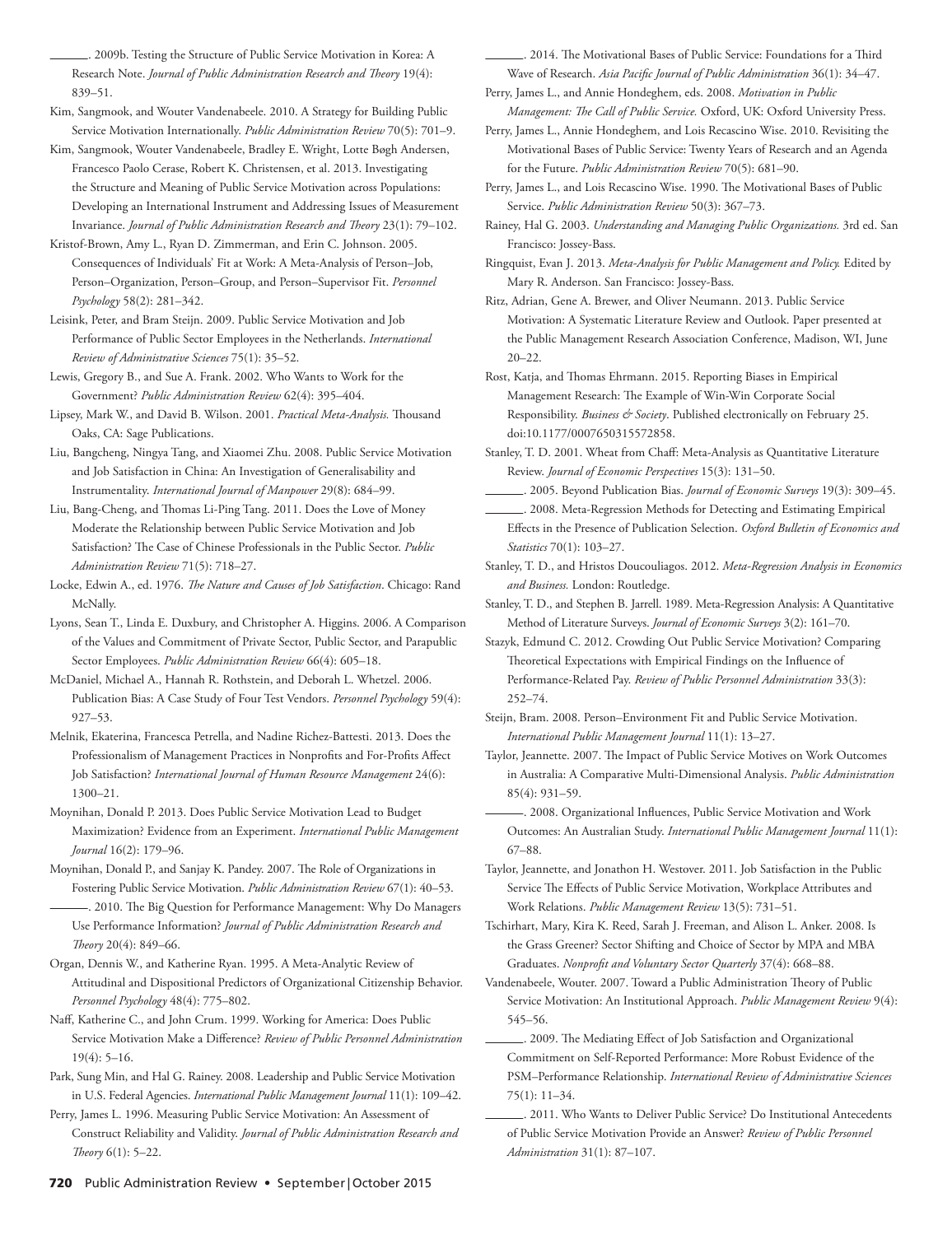- Van der Wal, Zeger, Tina Nabatchi, and Gjalt de Graaf. 2015. From Galaxies to Universe: A Cross-Disciplinary Review and Analysis of Public Values Publications From 1969 to 2012. *American Review of Public Administration*  45(1): 13–28.
- Warren, David C., and Li-Ting Chen. 2013. The Relationship between Public Service Motivation and Performance. In *Meta-Analysis for Public Management and Policy,* edited by Evan J. Ringquist, 442–74. San Francisco: Jossey-Bass.
- Weibel, Antoinette, Katja Rost, and Margit Osterloh. 2010. Pay for Performance in the Public Sector? Benefits and (Hidden) Costs. *Journal of Public Administration Research and Theory* 20(2): 387-412.
- Wright, Bradley E., Robert K. Christensen, and Sanjay K. Pandey. 2013. Measuring Public Service Motivation: Exploring the Equivalence of Existing Global Measures. *International Public Management Journal* 16(2): 197–223.
- Wright, Bradley E., and Adam M. Grant. 2010. Unanswered Questions about Public Service Motivation: Designing Research to Address Key Issues of Emergence and Eff ects. *Public Administration Review* 70(5): 691–700.
- Wright, Bradley E., and Sanjay K. Pandey. 2008. Public Service Motivation and the Assumption of Person-Organization Fit: Testing the Mediating Effect of Value Congruence. *Administration & Society* 40(5): 502–21.
	- . 2011. Public Organizations and Mission Valence: When Does Mission Matter? *Administration & Society* 43(1): 22–44.

# **Supporting Information**

Additional figures and a supplemental appendix may be found in the online version of this article at http://onlinelibrary.wiley.com/ journal/10.1111/(ISSN)1540-6210.

#### **Appendix A** Subsample 1: PSM and Job Satisfaction

|                | No. Study                                                                                                                                                                                                                                                                                                                                                                        |       | Correlation Sample Size | Year | Measure Type | Corrected<br>Correlation |
|----------------|----------------------------------------------------------------------------------------------------------------------------------------------------------------------------------------------------------------------------------------------------------------------------------------------------------------------------------------------------------------------------------|-------|-------------------------|------|--------------|--------------------------|
| 1              | Caillier, James G. 2011. Are State Government Workers Satisfied with Their Jobs When the Organi-<br>zation Is Effective? Public Adminkrististration Quarterly 35(1): 93-127.                                                                                                                                                                                                     | 0.03  | 366                     | 2011 | Global       | 0.0347                   |
| 2              | Caillier, James G. 2010. Factors Affecting Job Performance in Public Agencies. Public Performance<br>and Management Review 34(2): 139-65.                                                                                                                                                                                                                                        | 0.03  | 369                     | 2010 | Global       | 0.0347                   |
| 3              | Kim, Sangmook. 2006. Public Service Motivation and Organizational Citizenship Behavior in Korea.<br>International Journal of Manpower 27(7-8): 722-40.                                                                                                                                                                                                                           | 0.38  | 1584                    | 2006 | Global       | 0.4959                   |
| $\overline{4}$ | Kim, Sangmook. 2005. Individual-Level Factors and Organizational Performance in Government<br>Organizations. Journal of Public Administration Research and Theory 15(2): 245–61.                                                                                                                                                                                                 | 0.459 | 1739                    | 2004 | Global       | 0.6021                   |
| 5              | Kjeldsen, Anne Mette, and Jesper Rosenberg Hansen. 2013. Sector Differences in the Public Service<br>Motivation-Job Satisfaction Relationship: The Role of Organizational Characteristics. Paper<br>prepared for the XVII International Research Society for Public Management Conference, Prague,<br>Czech Republic, April 10-12.                                               | 0.085 | 1043                    | 2013 | Dimensional  | 0.1232                   |
| 6              | Liu, Bang-Cheng, and Thomas Li-Ping Tang. 2011. Does the Love of Money Moderate the Relation-<br>ship between Public Service Motivation and Job Satisfaction? The Case of Chinese Professionals<br>in the Public Sector. Public Administration Review 71(5): 718–27.                                                                                                             | 0.37  | 167                     | 2011 | Dimensional  | 0.4655                   |
| 7              | McCarthy, Dermot, Fabian Homberg, and Vurain Tabvuma. 2013. The Relationship between Public<br>Service Motivation and Other Forms of Work Motivation: The Case of Non-Managerial Public<br>Sector Workers. Working paper, Bournemouth University.                                                                                                                                | 0.086 | 232                     | 2014 | Dimensional  | 0.1006                   |
| 8              | McCarthy, Dermot, Fabian Homberg, P. Wei, R. Wu, and Vurain Tabvuma. 2013. What Mediates<br>and Moderates the Relationship Public Service Motivation Has with Job Satisfaction? The Case of<br>Public Sector Workers in China. Working paper, Bournemouth University.                                                                                                            | 0.551 | 220                     | 2014 | Dimensional  | 0.6331                   |
| 9              | Mostafa, Ahmed Mohammed Sayed, and Julian Seymour Gould-Williams. 2013. Testing the Effects<br>of Public Service Motivation and Person-Organization Fit on the Relationship between High<br>Commitment HR Practices and Employee Attitudes. Paper prepared for the XVII International<br>Research Society for Public Management Conference, Prague, Czech Republic, April 10-12. | 0.38  | 671                     | 2013 | Dimensional  | 0.4967                   |
|                | 10 Moynihan, Donald P., and Sanjay K. Pandey. 2007. Finding Workable Levers over Work Motivation:<br>Comparing Job Satisfaction, Job Involvement, and Organizational Commitment. Administration<br>& Society 39(7): 803-32.                                                                                                                                                      | 0.136 | 274                     | 2007 | Global       | 0.1809                   |
|                | 11 Park, Sung Min, and Hal G. Rainey. Leadership and Public Service Motivation in U.S. Federal Agen-<br>cies. International Public Management Journal 11(1): 109-42.                                                                                                                                                                                                             | 0.489 | 6918                    | 2008 | Global       | 0.6097                   |
|                | 12 Ritz, Adrian, and Sergio Fernandez. 2011. Intended and Non-Intended Effects of Managing<br>Organizational Change in Public Organizations. Paper presented at the 11th Public Management<br>Research Association Conference, Syracuse, NY, June 24.                                                                                                                            | 0.157 | 13336                   | 2011 | Dimensional  | 0.2045                   |
|                | 13 Stazyk, Edmund C. 2012. Crowding Out Public Service Motivation? Comparing Theoretical Expec-<br>tations with Empirical Findings on the Influence of Performance-Related Pay. Review of Public<br>Personnel Administration 33(3): 252-74.                                                                                                                                      | 0.19  | 1538                    | 2012 | Global       | 0.2478                   |
|                | 14 Taylor, Jeannette. 2008. Organizational Influences, Public Service Motivation and Work Outcomes:<br>An Australian Study. International Public Management Journal 11(1): 67-88.                                                                                                                                                                                                | 0.08  | 688                     | 2008 | Global       | 0.0988                   |
|                | 15 Westover, Jonathan H., and Jeannette Taylor. 2010. International Differences in Job Satisfaction:<br>The Effects of Public Service Motivation, Rewards and Work Relations. International Journal of<br>Productivity and Performance Management 59(8): 811-28.                                                                                                                 | 0.1   | 14192                   | 2010 | Global       | 0.1220                   |
|                | 16 Wright, Bradley E., and Sanjay K. Pandey. 2008. Public Service Motivation and the Assumption of<br>Person-Organization Fit: Testing the Mediating Effect of Value Congruence. Administration &<br>Society 40(5): 502-21.                                                                                                                                                      | 0.2   | 206                     | 2008 | Global       | 0.2516                   |